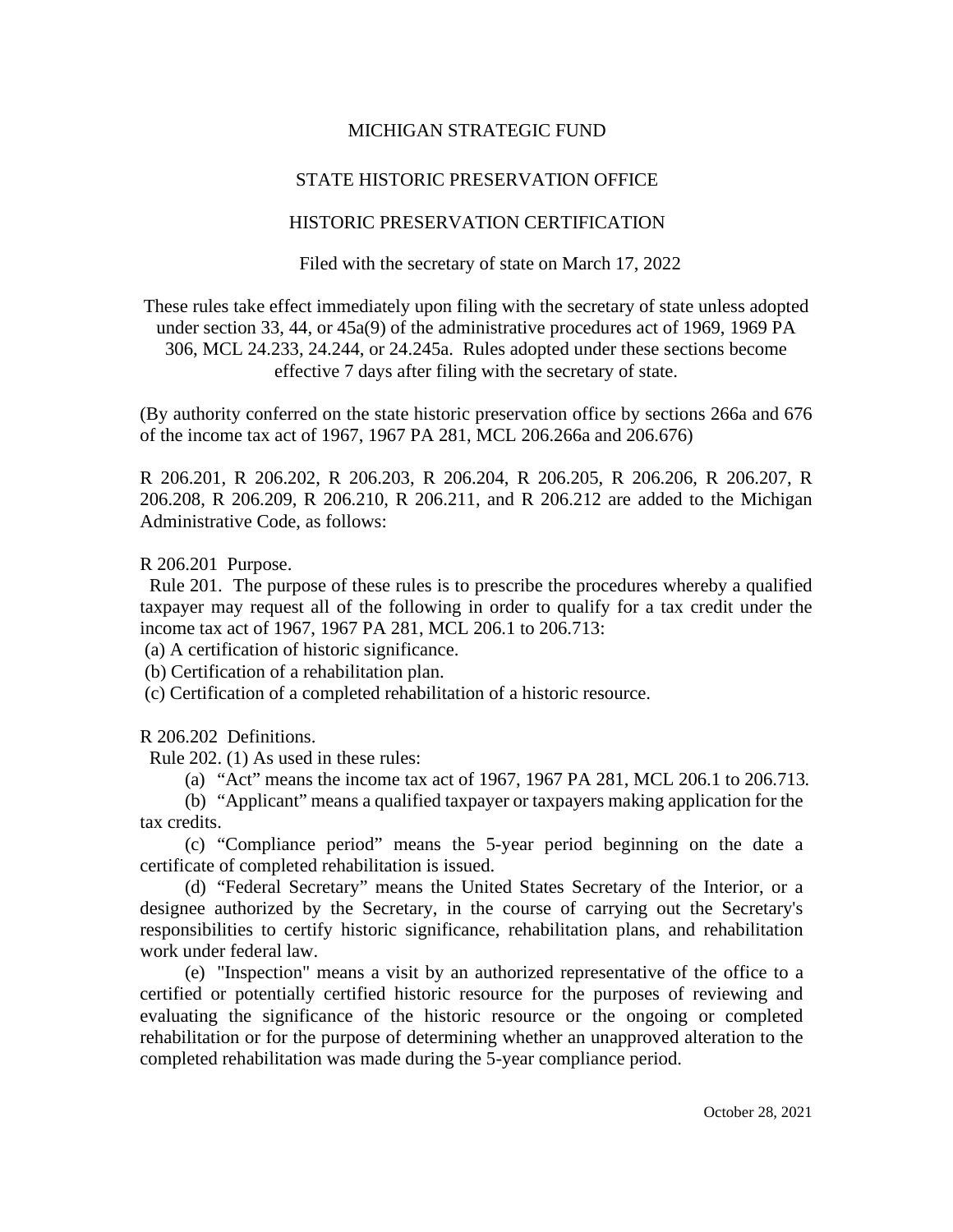(f) "In writing" means written comments provided via first class mail, certified mail, or email.

(g) "Project types" means owner-occupied residential resources, small nonresidential historic resources, and large nonresidential historic resources as those terms are defined in the act.

(h) "Property" means 1 or more historic resources located on 1 or more parcels under the control of a common owner where the structures are judged by the office to have been functionally related historically to serve an overall purpose, such as a mill complex or a residence and carriage house.

(i) "Rehabilitation" means the process of returning a historic resource to a useful state, through repair or alteration, that makes possible an efficient or a functional use while preserving the portions and features of the historic resource that are significant to its historical, architectural, and cultural values.

(j) "Returned to service" means the date on which, based on all the facts and circumstances, either of the following occurs:

 (i) The historic resource has reached a degree of completion that would permit its operation at substantially its designed level, even though it is not in operation.

 (ii) The historic resource is, in fact, in operation at substantially its designed level.

(k) "Standards and guidelines" means the Federal Secretary's standards for rehabilitation and guidelines for rehabilitating historic buildings set forth in, and authorized by 36 CFR part 67.

(1) "Tax credit" means a credit against a federal tax as allowed by section  $47(a)(2)$ of the internal revenue code of 1990, 26 USC 47, or against a state tax as allowed by section 266a or section 676 of the act, MCL 206.266a and 206.676.

(m) "Year" means a calendar year beginning January 1 and ending December 31. (2) A term defined in the act has the same meaning when used in these rules.

R 206.203 Preliminary information.

 Rule 203. A qualified taxpayer who owns or holds a long-term lease for a resource that they believe is a historic resource and, if rehabilitated, could qualify them for a tax credit, may communicate with the office and request information on a preliminary basis with respect to whether the resource appears to be historic, whether a rehabilitation plan appears to conform with standards and guidelines, or whether completed rehabilitation appears to conform with standards and guidelines. Preliminary comments are not binding on the office, nor do they replace any formal reviews prescribed by these rules.

R 206.204 Certification; historic significance.

 Rule 204. (1) An applicant shall submit an application to the office for certification of historic significance of the possible historic resource. If the applicant is eligible to claim only a federal tax credit, then the applicant shall apply on a historic preservation certification application prescribed by the National Park Service. If the applicant is eligible to claim both a federal and state tax credit, then the applicant shall apply on a historic preservation certification application prescribed by the National Park Service and file a state part 1 application, remit the state fee as prescribed in R 206.209, and provide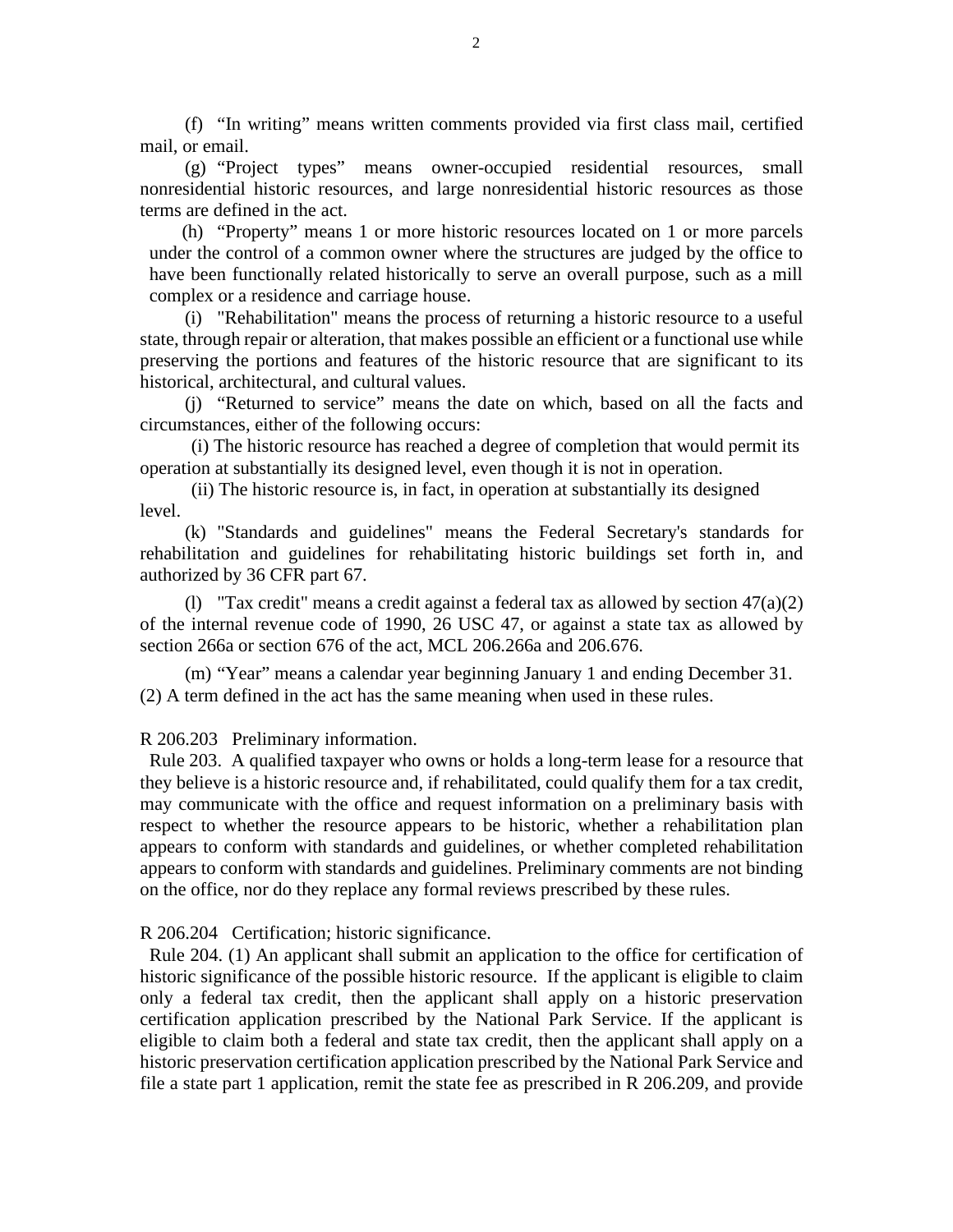any other project information prescribed by the office. If the applicant is eligible to claim only a state tax credit, the applicant shall apply only on a historic preservation certification application state part 1, remit the state fee as prescribed in R 206.209, and provide any other project information prescribed by the office. An applicant may seek state part 1 certification on the basis that a property is individually eligible for listing in the National Register of Historic Places.

(2) A state part 1 application must include all of the following:

(a) Applicant name, business entity's name, mailing address, phone number, and email of each owner or long-term lessee seeking the credit, if any.

(b) Common modern name and historic name of the resource, if any.

(c) Address of the resource.

(d) Name of any historic district in which the resource is located, if applicable.

(e) For any historic resources not individually listed in the National Register of Historic Places, current photographs of the resource detailing the following:

(i) The historic resource, site, and landscaping before alteration.

(ii) The historic resource in conjunction with adjacent properties and structures along the streetscape.

(iii) All interior spaces, such as a room, and each significant interior feature.

(f) For any historic resource not individually listed in the National Register of Historic Places or seeking a preliminary determination of individual eligibility, all of the following must be provided:

(i) A brief description of the resource, including major alterations, distinctive features and spaces, and dates of construction activity.

(ii) A brief statement of significance, summarizing how the resource reflects historical values, including the values that may give a designated historic district its distinctive character.

(iii) A map clearly locating the resource in a local unit or in an established historic district.

(iv) A letter or letters from the office indicating that all of the following has been met:

 (A) A National Register of Historic Places preliminary questionnaire has been received by the office.

 (B) The National Register of Historic Places preliminary questionnaire has been reviewed by the office.

 (C) The resource appears to be individually eligible for listing in the National Register of Historic Places.

(g) The social security number or federal taxpayer identification number of each applicant.

(h)The signature of each applicant.

(i) A completed declaration of location form if the resource is located within a local historic district.

(j) Any other information requested by the office.

(k)The state review fee as prescribed in R 206.209.

(3) In addition to all the state part 1 application requirements described under subrule (2) of this rule, an applicant shall submit any attachments that the office determines are necessary to perform its evaluation and determination. The office shall notify an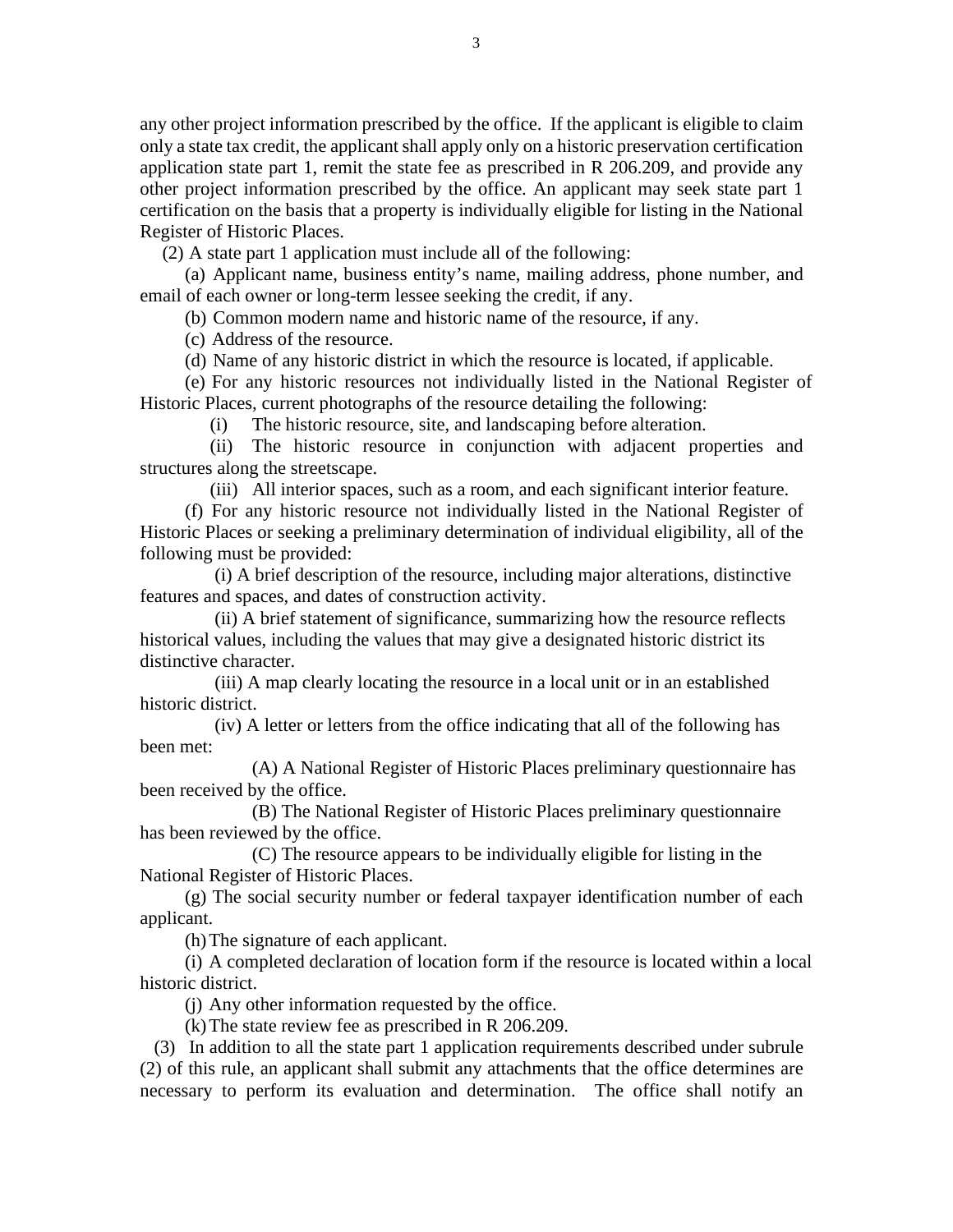applicant, in writing, if additional information or materials are required. The office shall not process the application until the requested information or materials are furnished by the applicant to the satisfaction of the office.

(4) Upon receipt of a complete and adequately documented application, the office shall review the submission to determine the eligibility of a possible historic resource for participation in the federal or state tax credit program, or both.

(5) Within 120 days of receipt of a complete application, the office shall provide written notification to the applicant of its determination on the application for historic significance certification.

R 206.205 Certification; rehabilitation plan.

 Rule 205. (1) To initiate a review of a rehabilitation plan for certification purposes, an applicant with an approved state part 1 application shall submit a state part 2 application to the office for the historic resource. An applicant may submit a state part 1 and 2 application simultaneously, but the office will not review the state part 2 application until it has determined that the state part 1 applications is complete, and the property is a qualified historic resource. If the applicant is eligible to claim only a federal tax credit, then the applicant shall apply on a historic preservation certification application prescribed by the National Park Service. If the applicant is eligible to claim both a federal and state tax credit, then the applicant shall apply on a historic preservation certification application prescribed by the National Park Service and file a state part 2 application, remit the state fee as prescribed in R 206.209, and provide any other project information prescribed by the office. If the applicant is eligible to claim only a state tax credit, then the applicant shall apply on a historic preservation certification application state part 2, remit the state fee as prescribed in R 206.209, provide any other project information prescribed by the office, and a verification of state equalized value form, as required by the act.

 (2) The office will accept only 1 state part 2 application per property at a time. If multiple state part 2 applications for a property are received, the first complete and properly documented state part 2 application received by the office will be accepted and processed for review. Any additional state part 2 applications received by the office for the same property will be deemed invalid.

 (3) Applications for projects with National Park Service part 2 approvals, work carried out or, that were complete and returned to service before the effective date of the legislation, will not be accepted.

 (4) An applicant may file a state part 2 application that includes work already completed. The office shall determine if the completed work is acceptable on its own and in conjunction with the proposed work included in the state part 2 application. A state part 2 application must not include any work that was completed more than 1 year before the date a state part 2 application was submitted to the office. If a state part 2 application includes previously completed work, and is awarded a preapproval letter, the 8-year period for completion of the project will be reduced to 7 years and the period to submit the state part 3 application reduced to the earliest of the following to occur:

(a) Eight years from the date of the preapproval letter.

- (b) One year after the historic resource is returned to service.
- (5) A state part 2 application must include all of the following: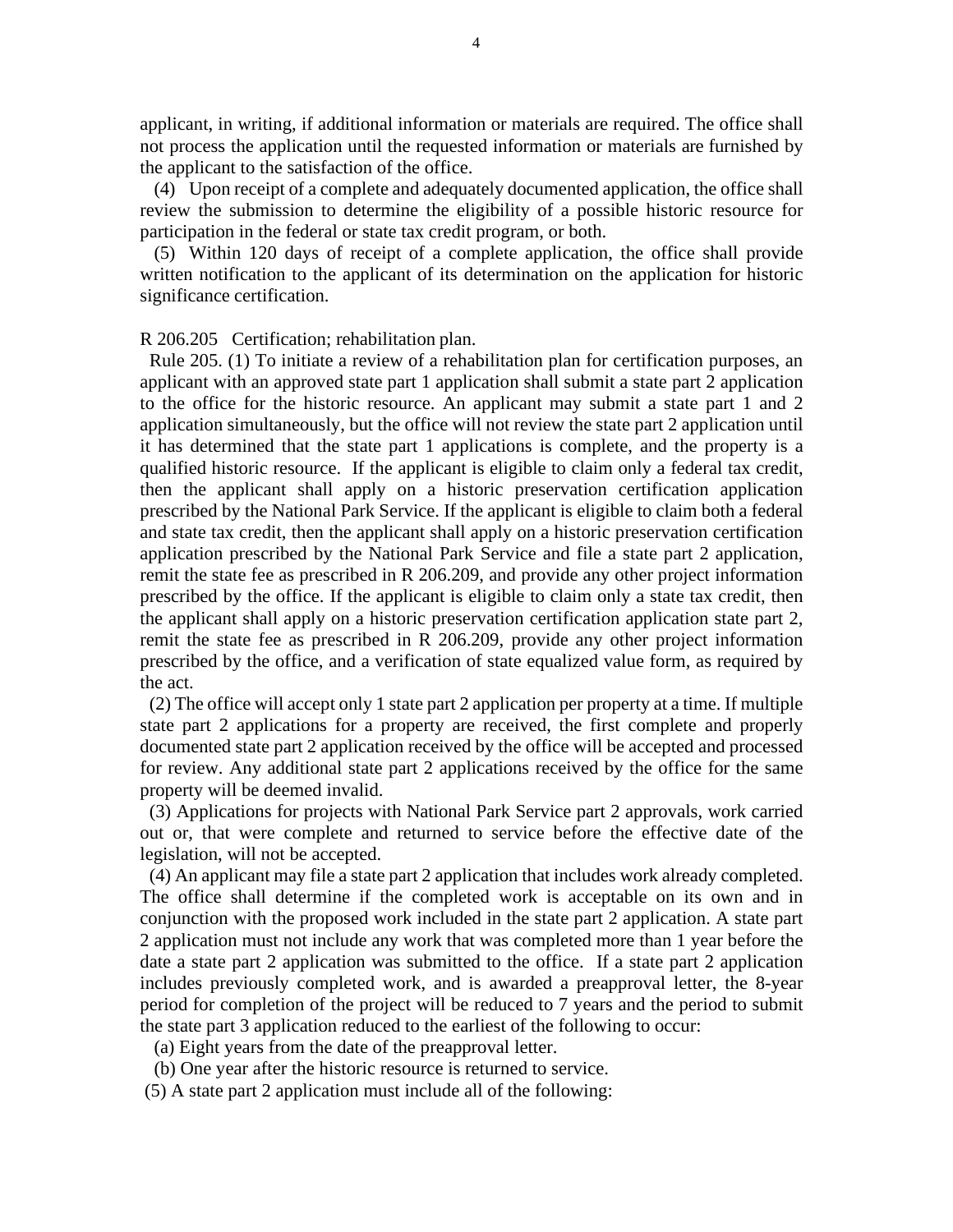(a) Applicant name, business entity's name, mailing address, phone number, and email of each owner or long-term lessee seeking the credit, if any.

(b) Common modern name and historic name of the resource, if any.

(c) Address of the resource.

 (d) Photographs deemed sufficient by the office to document the interior and exterior appearance of the historic resource, its site, and environs before the commencement of rehabilitation.

(e) Verification of the resource's state equalized value as required by the act.

(f) Plans and specifications for the proposed rehabilitation work.

(g) Any plans for adjacent, attached, or related new construction.

 (h) The social security number or federal taxpayer identification number of each applicant.

 (i) Any additional documentation, such as window surveys or masonry cleaning specifications, requested by the office.

(j) The signature of applicant.

 (k) Any other documents the office or its governing agency requires or determines necessary.

(l) The state review fee as prescribed in R 206.209.

(6) Upon receipt of a complete and adequately documented state part 2 application, the office shall review the submission to determine whether the applicant's rehabilitation plan meets the standards and guidelines. If the office determines that additional information or documentation is needed to evaluate the submission, the office shall notify the applicant in writing. The office shall not process the application until the information or documents, or both, have been provided. To qualify for certification, a proposed rehabilitation plan must comport with each element of the standards and guidelines, to the extent applicable.

(7) Within 120 days of receipt of a complete state part 2 application, the office shall notify the applicant, in writing, if the rehabilitation plan meets the standards and guidelines. If the office determines that the rehabilitation plan meets the standards and guidelines, the office shall issue a preapproval letter to the applicant. If the office determines that the rehabilitation plan does not meet the standards and guidelines, the office shall advise the applicant of any revisions necessary for the rehabilitation plan to meet the standards and guidelines. An applicant may submit a revised rehabilitation plan to the office. The office shall not process the application until the necessary revisions are provided to the office.

(8) In the event that all available credits have been awarded, all approved state part 2 applications not receiving a preapproval letter will be granted priority status in accordance with the provision of R 206.206.

R 206.206 Certification; credit reservation priority.

 Rule 206. (1) State historic preservation applications will be reviewed upon receipt, and the office shall issue either a preapproval letter or a priority number based on the date that a complete and adequately documented state part 2 application was received by the office and the amount of available tax credits. When making preapprovals, the office shall offer the maximum amount of available credit, not to exceed 25% of the estimated qualified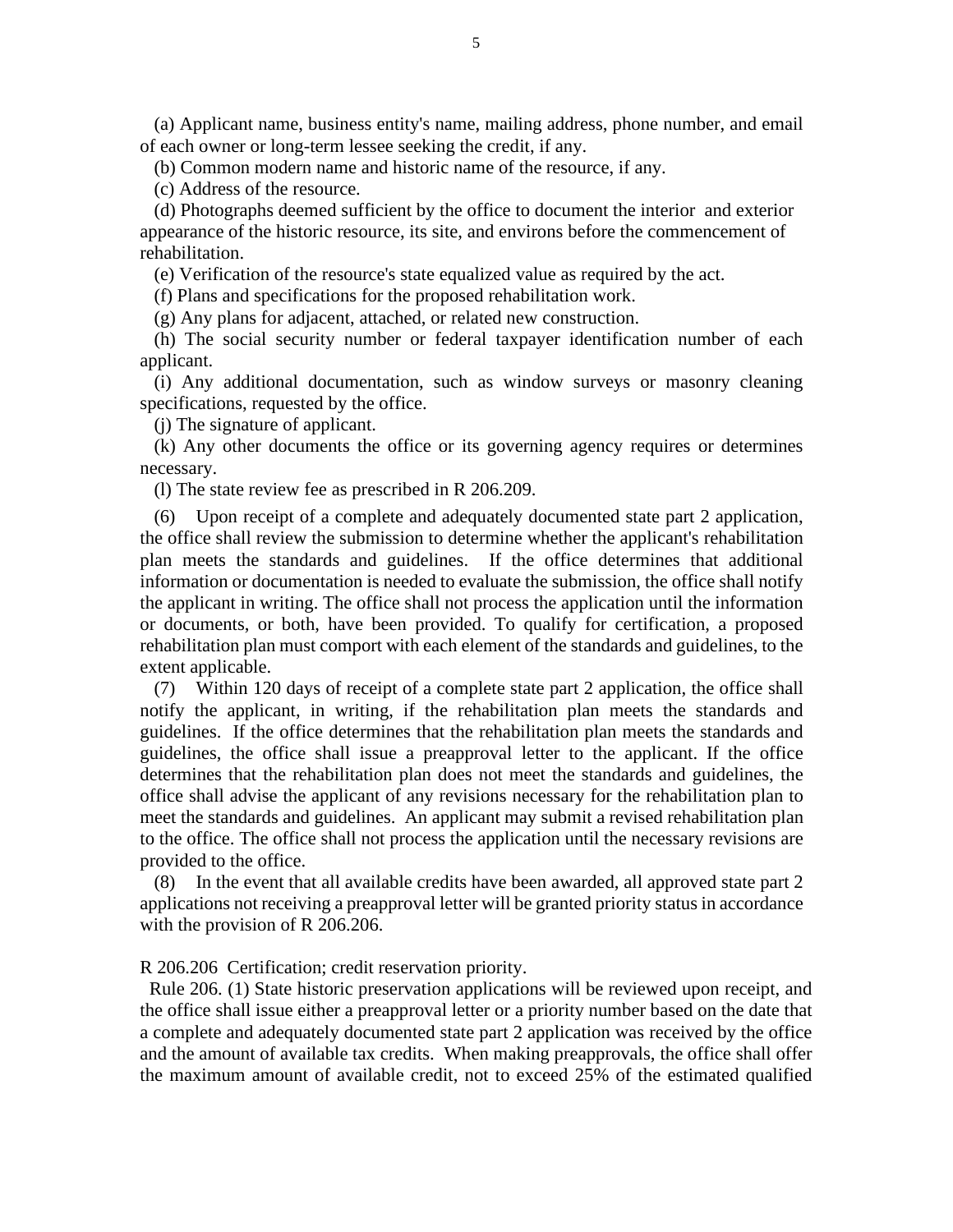expenditures, to the first applicant of a particular project type that has submitted a complete application to the office. If the available credit is less than the full credit anticipated by the applicant, the applicant may accept the reduced amount of credit or decline the offer and accept a priority number based on the date of the applicant's completed application. An applicant that declines a partial credit offer may receive additional credit offers, based on their requested amount of credit and priority number as additional credit becomes available. Declining a credit offer does not extend the 2-year limit on the original priority number assigned to the application.

(2) In any year, if the maximum amount of credit allocated to a specific project type or the annual maximum credit limit for the program is reached, the office shall do the following:

(a) Notify the public via its website that the office will no longer accept any additional applications for that project type or the program for the remainder of the year.

(b) Assign a priority number to all remaining complete applications that did not receive a preapproval letter. Priority numbers will be assigned to each application based on the date the completed application was received by the office.

(c) Allow applicants that submitted incomplete applications to submit a revised application. In the event a revised application is determined to be complete, the application must be assigned a priority number based on the date the revised complete application was received by the office.

(d) In the last month of each year, the office shall review all applications that have been assigned priority numbers and based on the lowest priority number, contact applicants to verify if the applicants are still seeking credit for a project. If so, the office shall do the following:

(i) Issue a preapproval letter for any recaptured, unclaimed, or returned credits from previous years to other applications within that project type based on priority numbers. If there are no applications within that specific project type that will accept the recaptured, unclaimed, or returned credit, then it must be made available to any approved application, regardless of project type, based on priority number.

(ii) Notify any applicants that have not received a preapproval letter and that have a priority number that was issued at least 2 years before the review date that the application has expired, the applicant is no longer be eligible for any available credit, and the applicant will need to submit a new application if the applicant wants to continue to seek a credit.

(iii) Determine which projects will receive funding in the next year based on priority number and project types.

(iv) Post on its website the total amount of credit, if any, per project type that will be available to new applications in the subsequent year.

 (3) On the first business day of the new year, the office shall begin accepting new applications for that year for all project types with available credits until any or all conditions in subrule (2) of this rule are met.

R 206.207 Certification; rehabilitation plan amendments.

 Rule 207. (1) To initiate a review of a rehabilitation plan amendment for certification purposes, an applicant with an approved state part 1 and 2 application shall submit a state amendment application to the office for the historic resource. If the applicant is eligible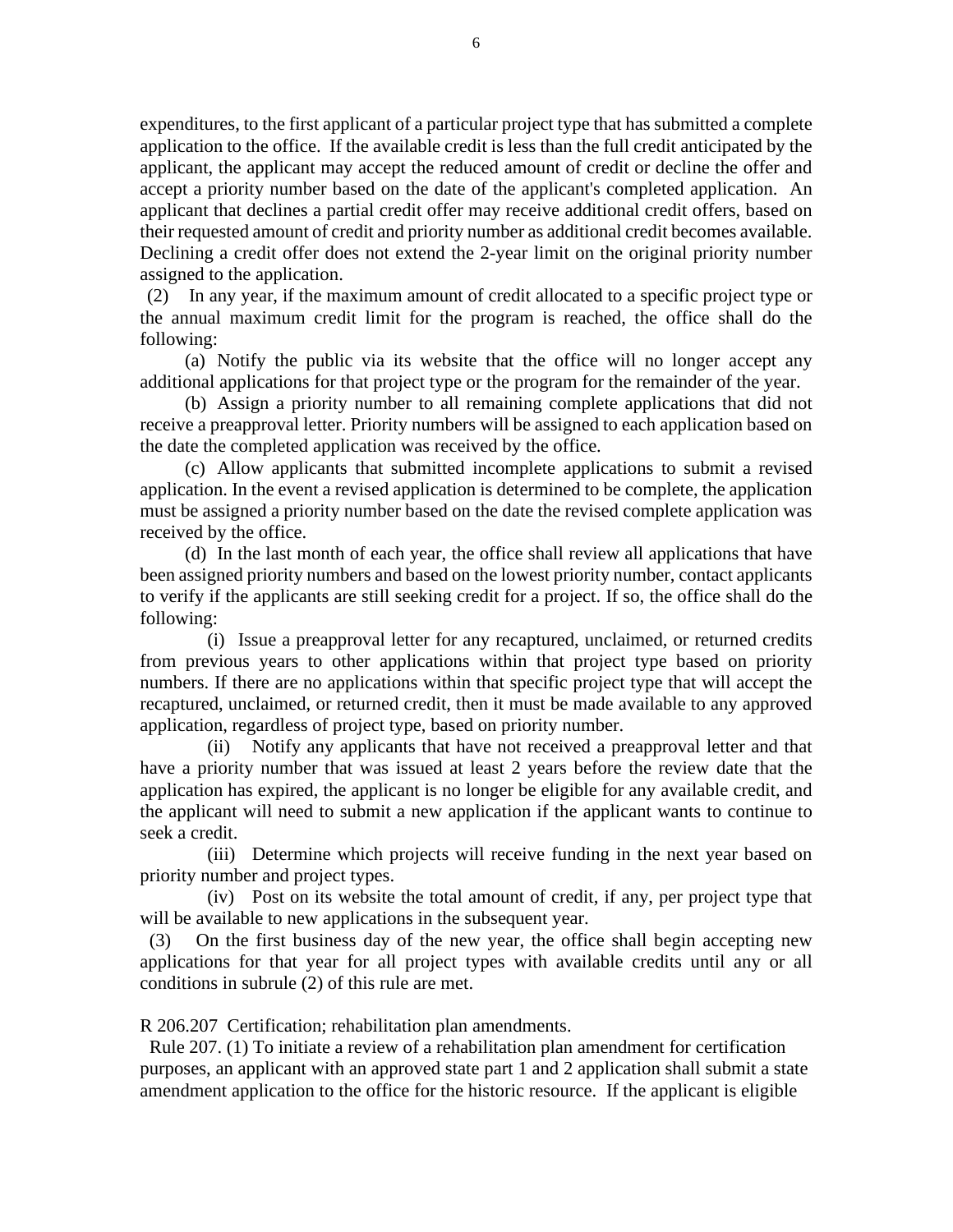to claim only a federal tax credit, the applicant shall apply on a historic preservation certification amendment application form as prescribed by the National Park Service. If the applicant is eligible to claim both, federal and state tax credits, then the applicant shall apply on a historic preservation certification application amendment form as prescribed by the National Park Service and file a state application amendment form, and any provide other project information prescribed by the office. If the applicant is eligible to claim only a state tax credit, then the applicant shall apply only on a historic preservation certification application amendment form prescribed by the office.

(2) An application for rehabilitation plan amendment must include all of the following:

(a) Applicant name, business entity's name, mailing address, phone number, and email of each owner or long-term lessee seeking the credit, if any.

(b) Common modern name and historic name of the resource, if any.

(c) Address of the resource.

(d) Photographs determined sufficient by the office to document the condition and appearance of the area or areas affected by the proposed work scope modifications.

(e) A written description of the proposed changes or new work.

(f) Plans and specifications for the amended rehabilitation work.

(g) Any plans for adjacent, attached, or related new construction as appropriate.

(h) The social security number or federal taxpayer identification number of applicant.

(i) Any additional documentation, such as window surveys or masonry cleaning specifications, requested by the office.

(j) The signature of each applicant.

(k) Any other documents the office or its governing agency require or determine necessary.

R 206.208 Certification; completed rehabilitation.

 Rule 208. (1) To initiate a review of a completed rehabilitation, an applicant with an approved state part 1 and 2 application shall submit a state part 3 application to the office. If the applicant is eligible to claim only a federal tax credit, the applicant shall apply on a historic preservation certification application prescribed by the National Park Service. If the applicant is eligible to claim both a federal and state tax credit, then the applicant shall apply on a historic preservation certification application prescribed by the National Park Service and file a state part 3 application, remit the state fee as prescribed in R 206.209, and provide any other project information prescribed by the office. If the applicant is eligible to claim only a state tax credit, the applicant shall file the historic preservation certification application state part 3, remit the state fee as prescribed in R 206.209, and provide any other project information prescribed by the office.

 (2) For an historic resource with a preliminary determination of eligibility for listing in the National Register of Historic Places state part 1, the listing process must be completed before the state part 3 application is submitted.

 (3) Except as stipulated in R 206.205(4), the state part 3 application must be submitted within 9 years after the date of the preapproval letter or within in 1 year of the date that the historic resource is returned to service, whichever occurs first. If the state part 3 application is not submitted within the required time frame, the office shall rescind the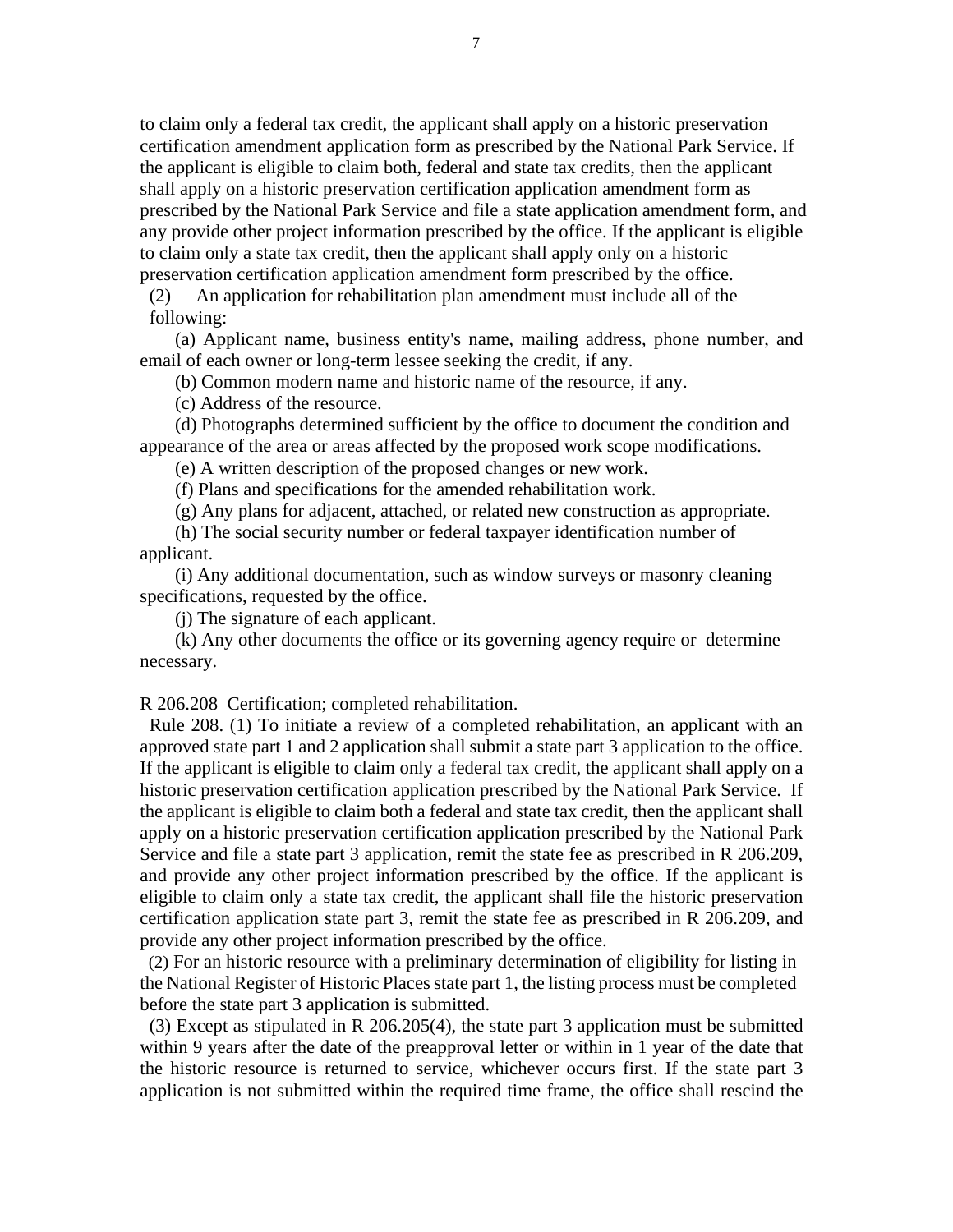preapproval letter and notify the applicant in writing of the rescission and that the applicant will no longer be eligible for credits relating to the rescinded preapproval letter.

(4) The state part 3 application must include all of the following:

(a) Applicant name, business entity's name, mailing address, phone number, and email of each owner or long-term lessee, if any, seeking the credit.

(b) Common modern name and historic name of the resource, if any.

(c) Address of the resource.

(d) Date the preapproval letter was issued.

(e) The project completion date.

(f) The social security number or federal taxpayer identification number of applicant.

(g) A signed statement that the completed rehabilitation is consistent with the approved state part 2 application and meets the standards and guidelines.

(h) Photographs adequate to document the completed rehabilitation.

(i) For an historic resource with a preliminary determination of eligibility for listing in the National Register of Historic Places, the date the historic resource was officially listed.

(j) The state review fee as prescribed in R 206.209.

(k) All economic data as described in the act.

(l) Assignment/Reassignment form or forms if the credits are being transferred.

 (5) When filing a state part 3 application, an applicant may request additional credit in excess of the amount stated in the preapproval letter. Requests for additional credit in excess of the amount stated in the preapproval letter must be treated as a new credit request and be given a new priority level based on the date of the request. Before the end of the year in which the state part 3 application was received, the office shall either approve the applicant's request for additional credits, if any are available, or approve the existing state part 3 application based on the amount of credit listed in the applicant's preapproval letter.

 (6) Upon receipt of a complete and adequately documented request for certification of completed work and other items as described in this rule, the office shall perform a review to determine whether the completed rehabilitation conforms with the rehabilitation plans and plan amendments, if any, and meets the standards and guidelines. The office shall determine conformance to the standards and guidelines on the basis of application documentation and other available information showing the historic resource as it existed in its historic setting. To qualify for certification, the completed rehabilitation work must comport with each element of the standards and guidelines, to the extent applicable.

 (7) Within 120 days of the receipt of the state part 3 application, the office shall notify the applicant of its determination in writing. The office may require changes in the completed rehabilitation to enable the completed rehabilitation to meet the standards and guidelines. The office shall not process the state part 3 application until the required changes in the completed rehabilitation have been made by the applicant.

 (8) If the office determines that the completed rehabilitation meets the standards and guidelines, then the office shall notify both the applicant and the department of treasury of the office's determination.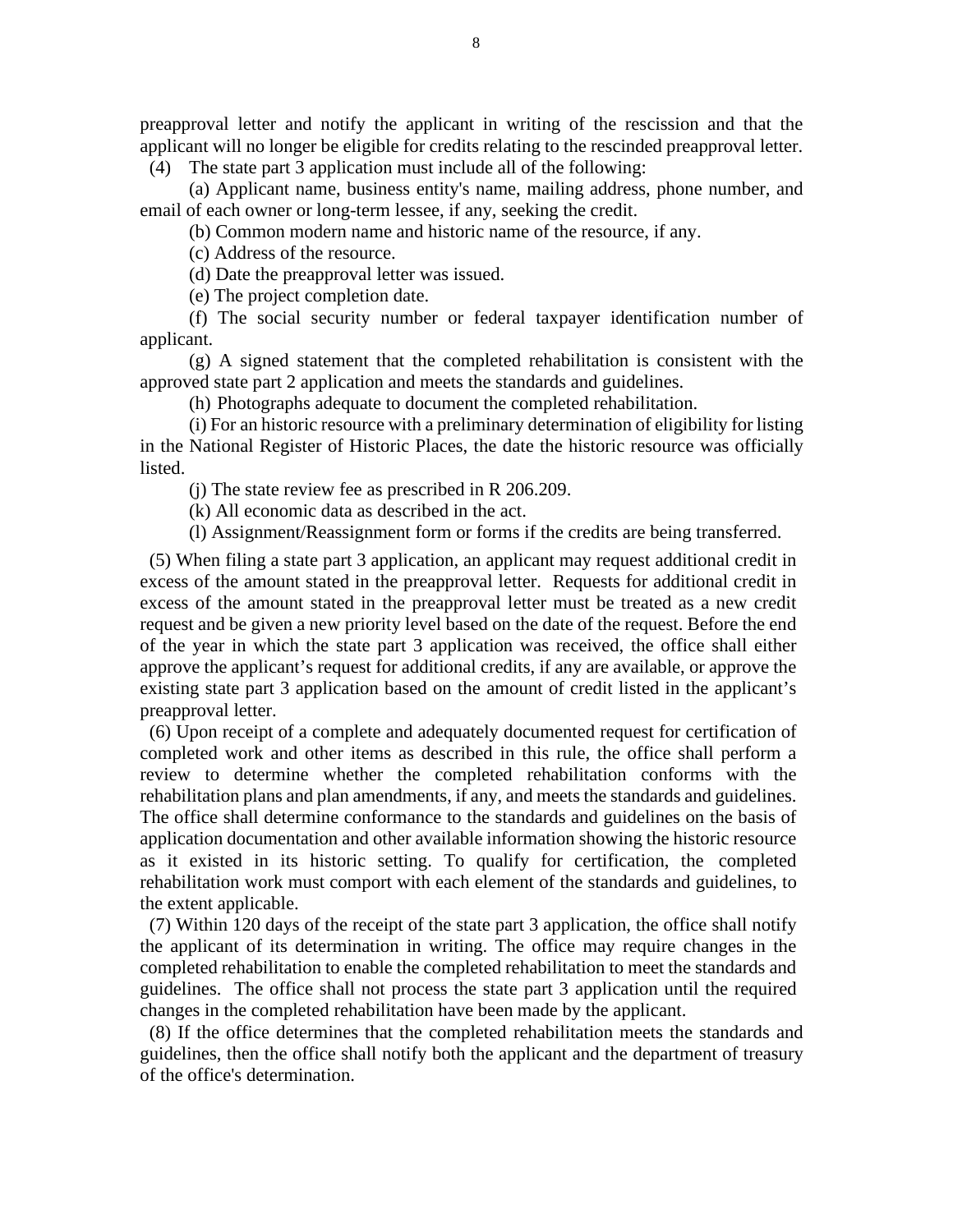R 206.209 Fees.

 Rule 209. (1) An applicant that submits a historic preservation certification application prescribed by the National Park Service by itself, or in conjunction with a historic preservation certification application prescribed by the office, is responsible for the payment of fees to the National Park Service in the amount prescribed in 36 CFR 67.11.

(2) An applicant that submits a historic preservation certification application prescribed by the office, or in conjunction with a historic preservation certification application prescribed by the National Park Service, is responsible for payment of fees described in subrule (1) of this rule as well as those fees specified in subrules (3), (4), and (5) of this rule. The office shall not provide an applicant with any certification decision until the appropriate fee has been received. Upon request of the office, the applicant shall remit the appropriate fee as directed by the office. All fees are nonrefundable.

(3) An applicant shall remit the following state part 1 fees to the office based on property type:

(a) Owner-occupied residential properties: \$50.00.

(b) All other properties: \$100.00.

(4) An applicant shall remit the following state part 2 fees to the office based on property type and amount of qualified expenditures:

(a) Owner-occupied residential properties:

(i) One hundred dollars if anticipated qualified expenses are \$20,000.00 or less.

(ii) Two percent of the anticipated credit if anticipated qualified expenses are greater than \$20,000.00.

(b) All other properties:

less.

less.

(i) Two hundred dollars if anticipated qualified expenses are \$40,000.00 or

(ii) Two percent of the anticipated credit if anticipated qualified expenses are greater than \$40,000.00.

(5) An applicant shall remit the following state part 3 fees to the office based on the following fee schedule:

(a) Owner-occupied residential properties:

(i) One hundred dollars if anticipated qualified expenses are \$20,000.00 or less.

(ii) Two percent of the credit received, not to exceed the preapproval letter credit if anticipated qualified expenses are greater than \$20,000.00.

(b) All other properties:

(i) Two hundred dollars if anticipated qualified expenses are \$40,000.00 or

(ii) Two percent of the credit received, not to exceed the preapproval letter credit if anticipated qualified expenses are greater than \$40,000.00.

(6) Sale or transfer agreement processing: \$1,000.00.

R 206.210 Inspection; revocation.

Rule 210. (1) The office may conduct an inspection of a historic resource during the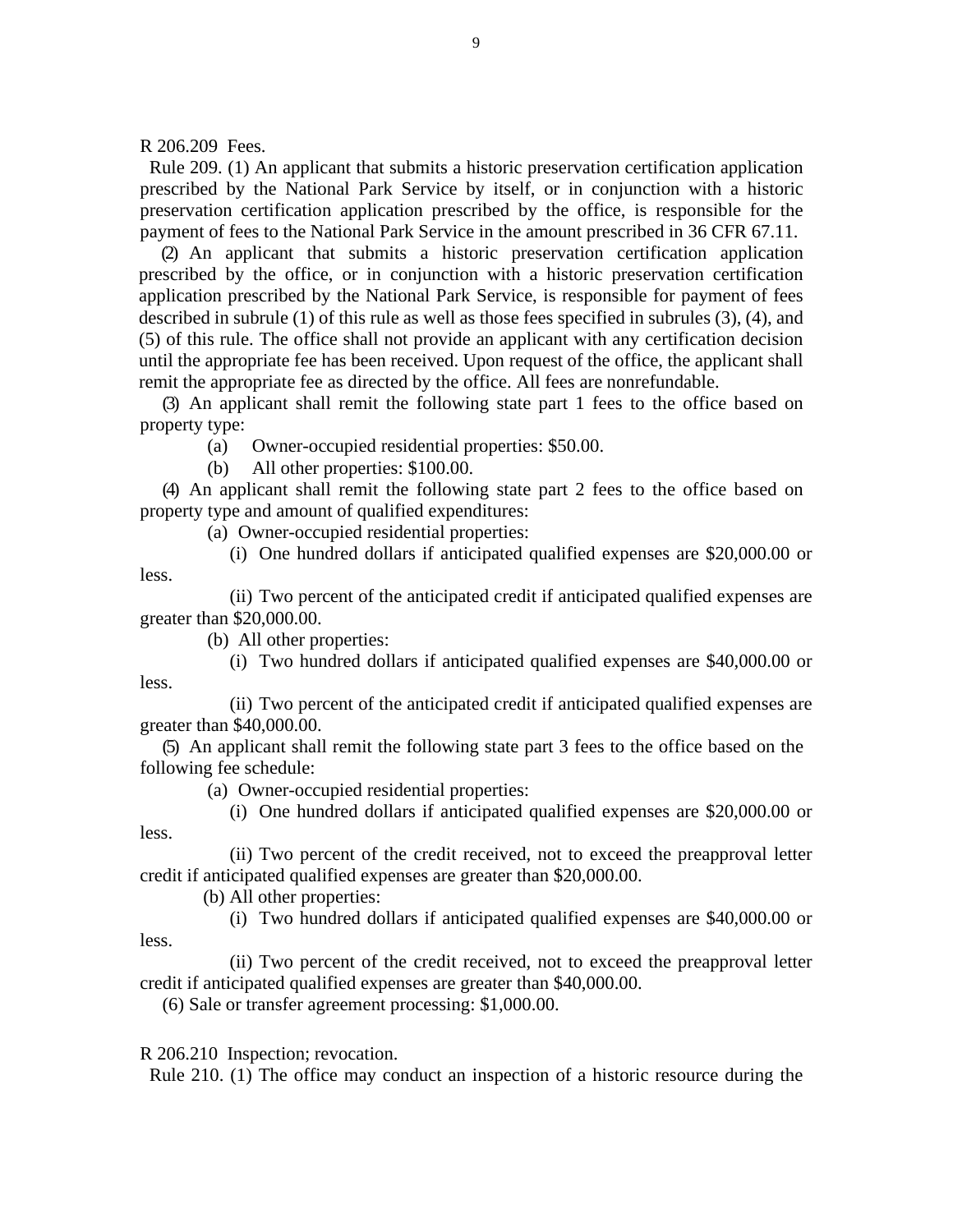rehabilitation process and during the compliance period.

(2) The office may, after giving the qualified taxpayer 30 days' written notice, issue a revocation of a certificate of completed rehabilitation if the office determines that a rehabilitation was either not undertaken in conformity with the standards and guidelines or, if during the compliance period, either the historic resource was damaged, altered, or substantially changed or the applicant undertook further unapproved work inconsistent with the standards and guidelines. The office shall notify the department of treasury of any revocation issued under this subrule. The department of treasury shall determine the state tax consequences to the qualified taxpayer of a revocation of certification in accordance with section 266a(9) of the act, MCL 206.266a.

R 206.211 Appeals.

 Rule 211. (1) An applicant may appeal a denial of an application for certification submitted under these rules. If the appeal involves a historic preservation certification application prescribed by the National Park Service by itself, or in conjunction with a historic preservation certification application prescribed by the office, then the applicant shall follow the procedures set forth in 36 CFR 67.10 to appeal the federal portion of the credit. If the appeal involves an application for certification prescribed by the office by itself, then the applicant shall follow the procedures prescribed in this rule for the state credit.

To file an appeal under this rule, an applicant shall submit a written appeal to the state historic preservation officer, care of the office, within 60 days from the date of the denial. The request must state "APPEAL" on its header, state the reason or reasons the applicant believes the denial should be reversed, and include all information, records, and other materials the applicant wants considered.

(3) The state historic preservation officer, or his or her delegate, shall schedule a hearing. Once a final order has been issued, an applicant has exhausted all of their administrative remedies.

R 206.212 Sale or transfer of resource.

Rule 212. (1) If, during the compliance period, a qualified taxpayer wishes to either sell or transfer the qualified taxpayer's interest in the historic resource, the qualified taxpayer shall notify the office and the department of treasury in writing of their intent at least 6 months before the proposed sale or transfer.

(2) The qualified taxpayer shall do all of the following:

(a) Provide at their own expense, and in a form and manner acceptable to the office, all of the following information, in addition to the notice:

(i) Copy of the executed purchase and sale agreement.

(ii) Proof of notification to the department of treasury.

(iii) A copy of the deed to the property.

(iv) The name and project number of the project that received the credits.

(v) The name and address of the property being transferred.

(vi) The legal description of the property.

(vii) The name and contact information for all qualified taxpayers that received credits resulting from the previous state part 3 certification.

(viii) The name and contact information for the new owner.